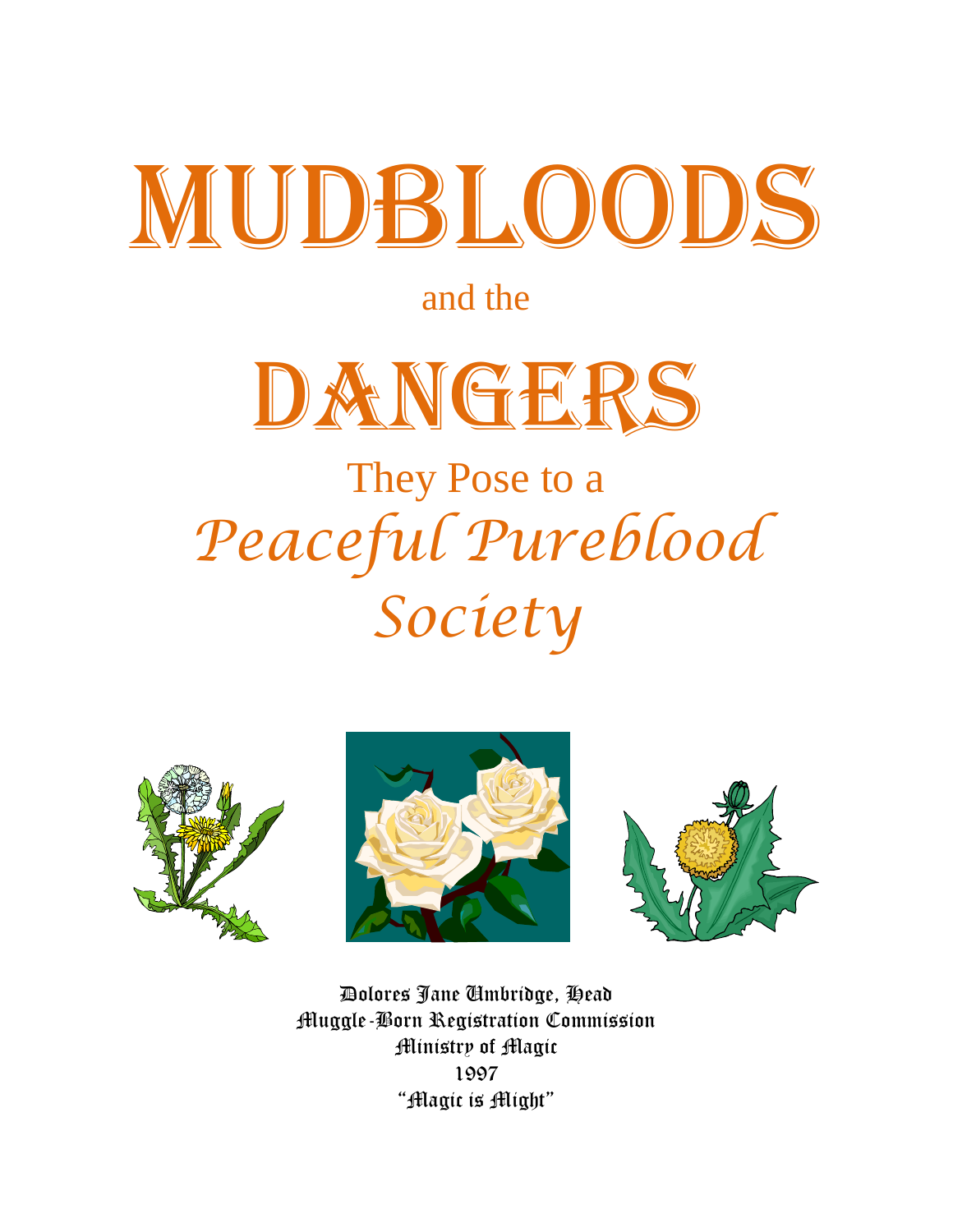# **MUDBLOODS!**



 *Muggle-born Register: The Ministry of Magic is undertaking a survey of so-called "Muggle-borns," the better to understand how they came to possess magical secrets. Recent research undertaken by the Department of Mysteries reveals that magic can only be passed from person to person when Wizards reproduce. Where no proven Wizarding ancestry exists, therefore, the socalled Muggle-born is likely to have obtained magical power by theft or force.*

*The Ministry is determined to root out such usurpers of magical power, and to this end has issued an invitation to every so-called Muggle-born to present themselves for interview by the newly-appointed Muggle-born Registration Commission.<sup>1</sup>*

Merlin's beard! Why did we even tolerate these impure imposters, these pretenders to the noble name of Witch and Wizard, for so long? Any straight-thinking pureblood wizard must realize that these Mudbloods have no place in our world!

#### HANG ON...WHAT IS A MUDBLOOD?

In the Harry Potter novels and movies, a Muggle is a nonmagical human being—like you or me. Witches and wizards in the Potter stories are born with powers that they later develop at wizarding schools like Hogwarts. Some wizards are pureblood—descended from a long line of magical people. Some are half-blood, born of a wizard or witch and a Muggle. Others are Muggle-born, born to nonmagical people. Some pureblood wizards think of Muggle-borns as "Mudbloods" (meaning "dirty blood"), unworthy to study magic. Imagine a pureblood shouting at you, "You filthy Mudblood!" It's like the wizarding world's equivalent of the N-word.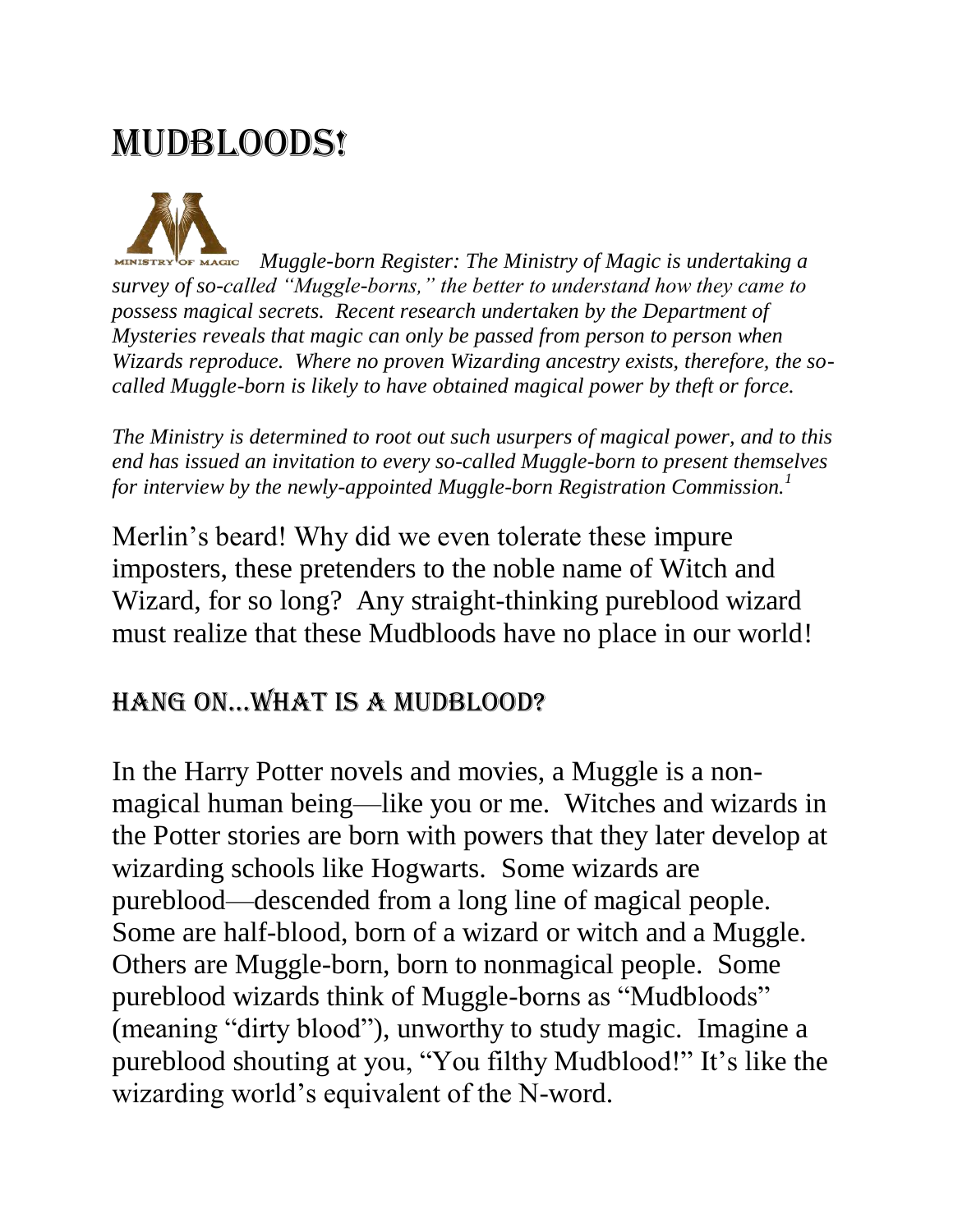## WHO ARE YOUR "MUDBLOODS"?

Do you consider some people inferior to you, or even less than human? Are you automatically suspicious of some folks? Today's "Mudbloods" might be gays, Muslims, or illegal immigrants. More traditional "Mudbloods" include Blacks, Jews, Hispanics, Native Americans, or the poor. To some people, White Anglo-Saxon Protestants are "Mudbloods"!

Is it right to treat certain people with automatic contempt?

Our law declares a person innocent until proven guilty. The Bible, even in the Old Testament, tells us to love our neighbors as ourselves. In the New Testament, Jesus tells us even to love our enemies, and to pray for those who persecute us.

Now we human beings are proud, selfish, and fearful. While you're hating and fearing someone who's different from you, someone else is hating and fearing you for the same reason! Face it: *you're somebody's Mudblood!*

### actually, we're all mudbloods.

No one is pure; no one is perfect—except one. Everyone has sinned or done evil in Heaven's sight—except one. The only real Pureblood who ever lived is Jesus of Nazareth. I don't mean he was "racially" pure: although a Jew, he had Canaanites, a Moabite, and perhaps a Hittite in his ancestry. I mean that he lived a life without sin, fear, or hatred of other people.